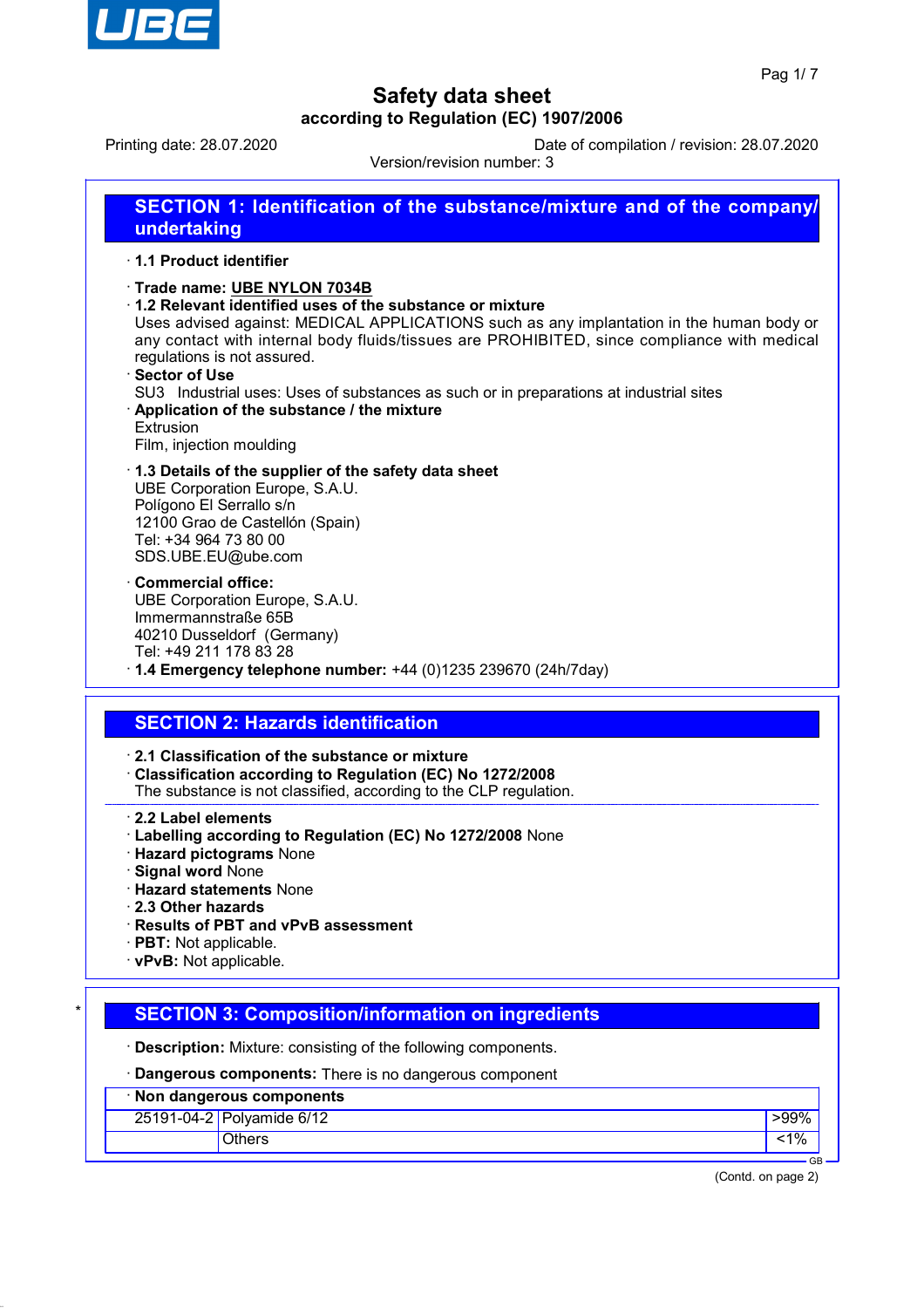

Printing date: 28.07.2020 Date of compilation / revision: 28.07.2020

Version/revision number: 3

**Trade name: UBE NYLON 7034B**

### **SECTION 4: First aid measures**

· **4.1 Description of first aid measures**

· **General information:**

Immediately remove any clothing soiled by the product. Take affected persons out into the fresh air. Seek medical treatment.

No special measures required.

· **After inhalation:**

If exposed to vapors from heating and molding material , remove to fresh air .

If symptoms, coughing and discomfort in nose and throat remain, get medical attention.

· **After skin contact:**

Immediately wash with water and soap and rinse thoroughly. If redness, itching or burning sensation develops, get medical attention. After contact with the molten product, cool rapidly with cold water. Do not pull solidified product off the skin. Seek medical treatment.

· **After eye contact:**

Inmediately flush exposed area with copious amounts of tepid water for at least 15 minutes If redness, itching or burning sensation develops, do not rub eyes and immediately get medical attention.

· **After swallowing:**

Do not induce vomiting; call for medical help immediately.

Rinse out mouth and then drink plenty of water.

· **4.2 Most important symptoms and effects, both acute and delayed** At molten state, expected to cause burns to skin. Irreversible dermatitis will occur if you do not wash affected skin immediately and thoroughly.

· **4.3 Indication of any immediate medical attention and special treatment needed** Treatment: Treat according to symptoms (decontamination, vital functions), no known specific antidote.

#### **SECTION 5: Firefighting measures**

- · **5.1 Extinguishing media**
- · **Suitable extinguishing agents:**
- **Water**
- Fire-extinguishing powder
- Carbon dioxide

Use fire extinguishing methods suitable to surrounding conditions.

- · **For safety reasons unsuitable extinguishing agents:** Not known
- · **5.2 Special hazards arising from the substance or mixture** In case of fire, the following can be released: Carbon monoxide (CO) Carbon Dioxide (CO2) Under certain fire conditions, traces of other toxic gases cannot be excluded, e.g.: Hydrogen cyanide (HCN) Ammonia (NH3)
- · **5.3 Advice for firefighters**
- · **Protective equipment:** Firefighters should wear appropriate protective equipment Wear self-contained respiratory protective device.
- · **Additional information**

Cool endangered receptacles with water spray.

(Contd. on page 3)

GB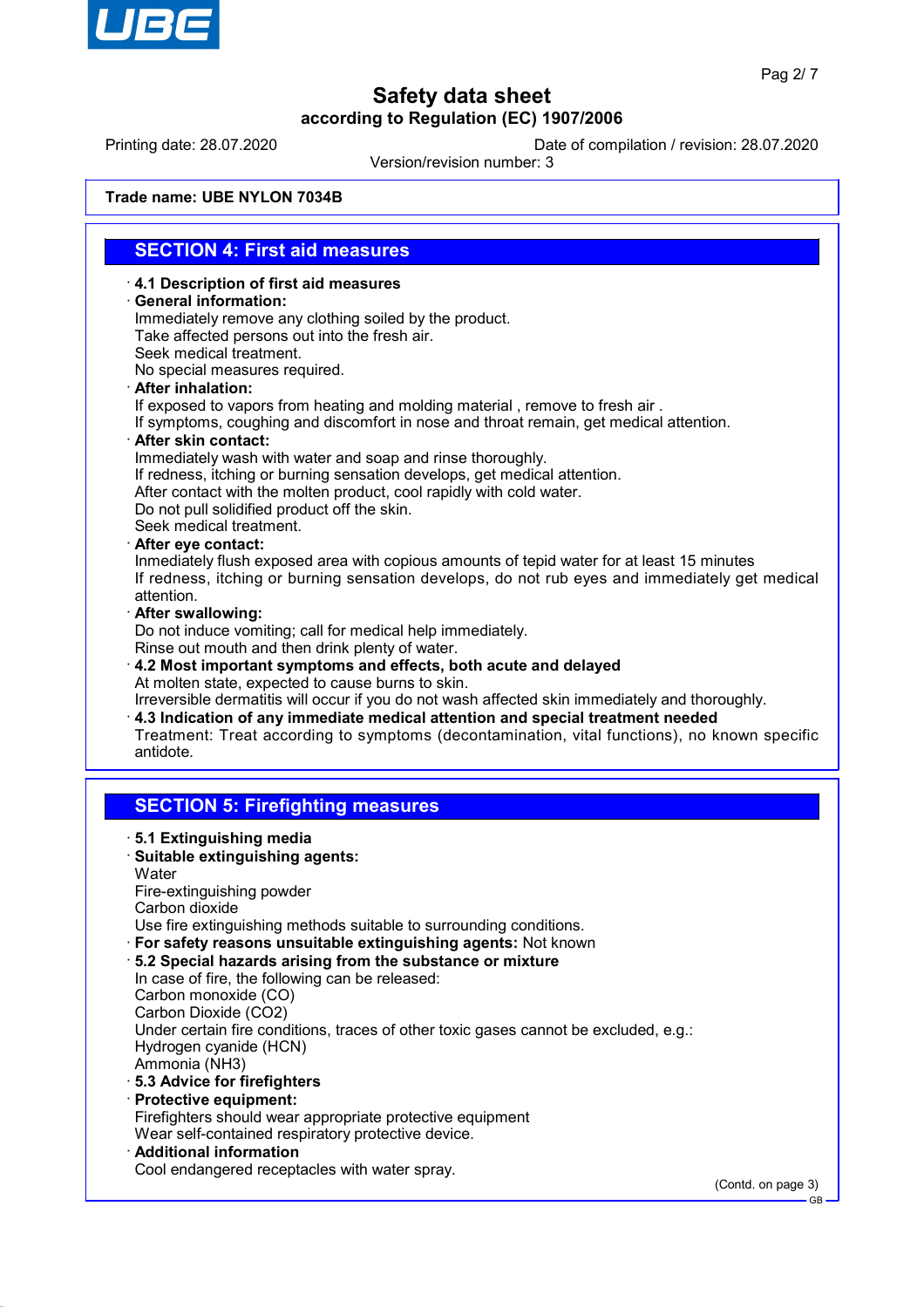

Printing date: 28.07.2020 Date of compilation / revision: 28.07.2020

Version/revision number: 3

#### **Trade name: UBE NYLON 7034B**

Collect contaminated fire fighting water separately. It must not enter the sewage system.

### **SECTION 6: Accidental release measures**

· **6.1 Personal precautions, protective equipment and emergency procedures** Stop leak if you can do so without risk Remove combustible materials Ensure adequate ventilation Use personal protective equipment as indicated in paragraph 8 · **6.2 Environmental precautions:** Do not allow to enter sewers/ surface or ground water. · **6.3 Methods and material for containment and cleaning up:**

Sweep up to prevent slipping on polymer pellets Send for recovery or disposal in suitable receptacles. Dispose contaminated material as waste according to item 13. · **6.4 Reference to other sections**

See Section 7 for information on safe handling. See Section 8 for information on personal protection equipment. See Section 13 for disposal information.

### **SECTION 7: Handling and storage**

· **7.1 Precautions for safe handling**

Keep away from foodstuffs, beverages and feed. Immediately remove all soiled and contaminated clothing Wash hands before breaks and at the end of work. Do not eat, drink, smoke or sniff while working. Melted state: Avoid skin contact with the liquefied material.

Avoid breathing dust/fume/vapours.

· **Information about fire - and explosion protection:** No special measures required.

· **7.2 Conditions for safe storage, including any incompatibilities**

· **Storage:**

· **Requirements to be met by storerooms and receptacles:**

Store in cool, dry conditions in well sealed receptacles.

· **Information about storage in one common storage facility:** Not required.

· **Further information about storage conditions:** Protect from heat and direct sunlight.

· **7.3 Specific end use(s)** See item 1.2

#### **SECTION 8: Exposure controls/personal protection**

· **Additional information about design of technical facilities:** Adequate ventilation should be maintained at handing. Additionally, local exhaust ventilation recommended at melting process.

- · **8.1 Control parameters**
- · **Ingredients with limit values that require monitoring at the workplace:** The product does not contain any relevant quantities of materials with critical values that have to be monitored at the workplace.

· **Additional information:** The lists valid during the making were used as basis.

(Contd. on page 4)

GB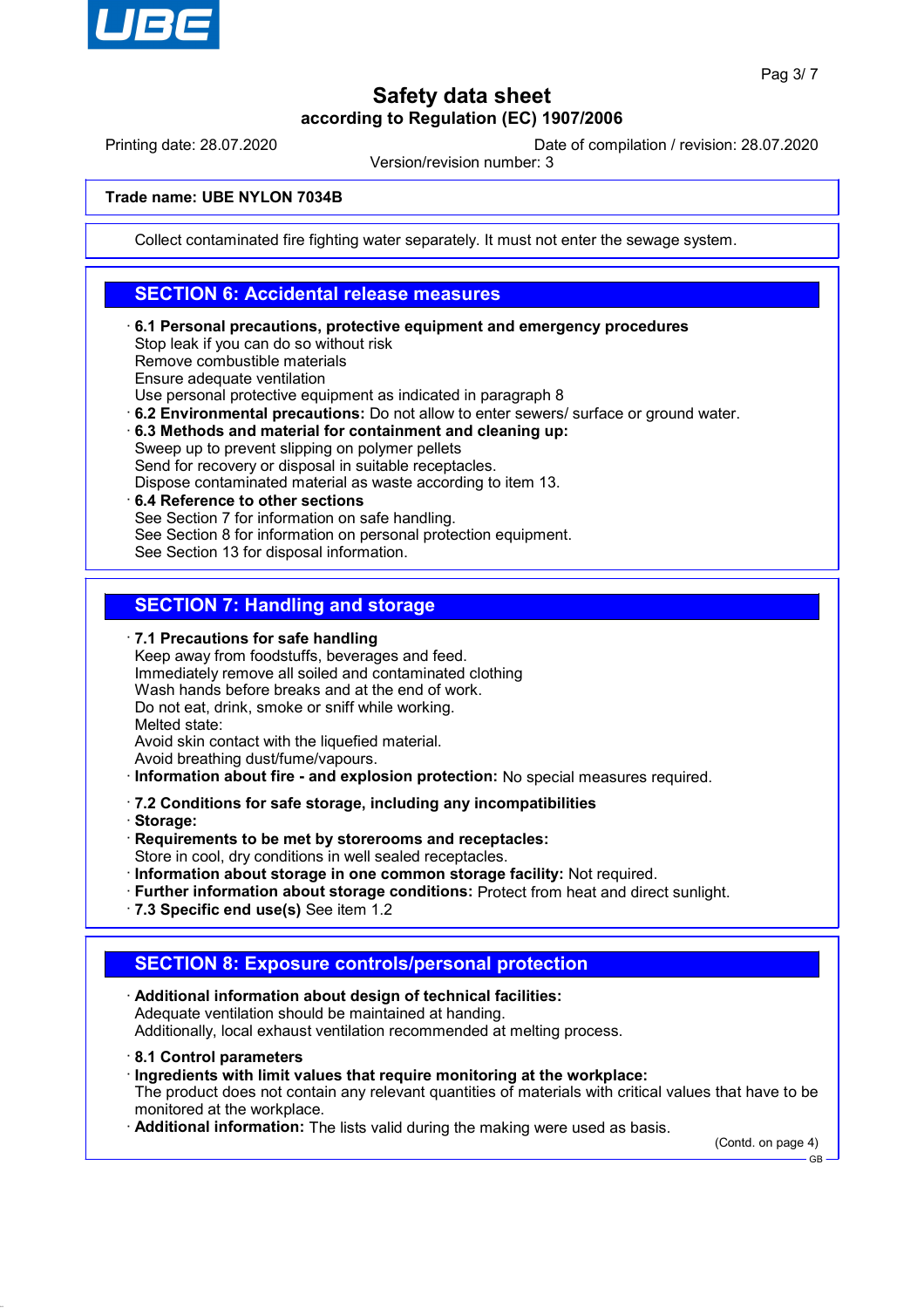

Printing date: 28.07.2020 Date of compilation / revision: 28.07.2020

Version/revision number: 3

**Trade name: UBE NYLON 7034B**

- · **8.2 Exposure controls**
- · **Personal protective equipment:**
- · **General protective and hygienic measures:**
- In accordance with Directive 89/686/EEC on personal protective equipment
- The usual precautionary measures are to be adhered to when handling chemicals.
- · **Respiratory protection:**
- Not necessary if room is well-ventilated.
- Unnecessary under normal processing
- Use suitable respiratory protective device in case of insufficient ventilation.
- Wear a respirator conforming to EN140 at least with Type A filter.
- · **Protection of hands:**

#### Molten state:



Protective gloves

Heat protection gloves The glove material has to be impermeable and resistant to the product/ the substance/ the preparation.

· **Material of gloves**

Leather gloves

The selection of the suitable gloves does not only depend on the material, but also on further marks of quality and varies from manufacturer to manufacturer.

· **Eye protection:**



Safety glasses

Safety goggles should be worn. At treating hot polymer or molten polymer, face shield should be recommended.

- **Skin and body protection: Protective work clothing**
- Limitation and supervision of exposure into the environment

Prevent the material from spreading into the environment.

| · General Information<br>· Appearance: | 9.1 Information on basic physical and chemical properties            |
|----------------------------------------|----------------------------------------------------------------------|
| Form:                                  | <b>Pellets</b>                                                       |
| Colour:                                | Natural                                                              |
| · Odour:                               | <b>Odourless</b>                                                     |
| Odour threshold:                       | Not determined.                                                      |
| $\cdot$ pH-value:                      | Not applicable because it is a solid mixture                         |
| Change in condition                    |                                                                      |
| Melting point/freezing point:          | Not determined                                                       |
|                                        | Initial boiling point and boiling range: Not determined for mixture. |
| · Flash point:                         | Not determined for mixture.                                          |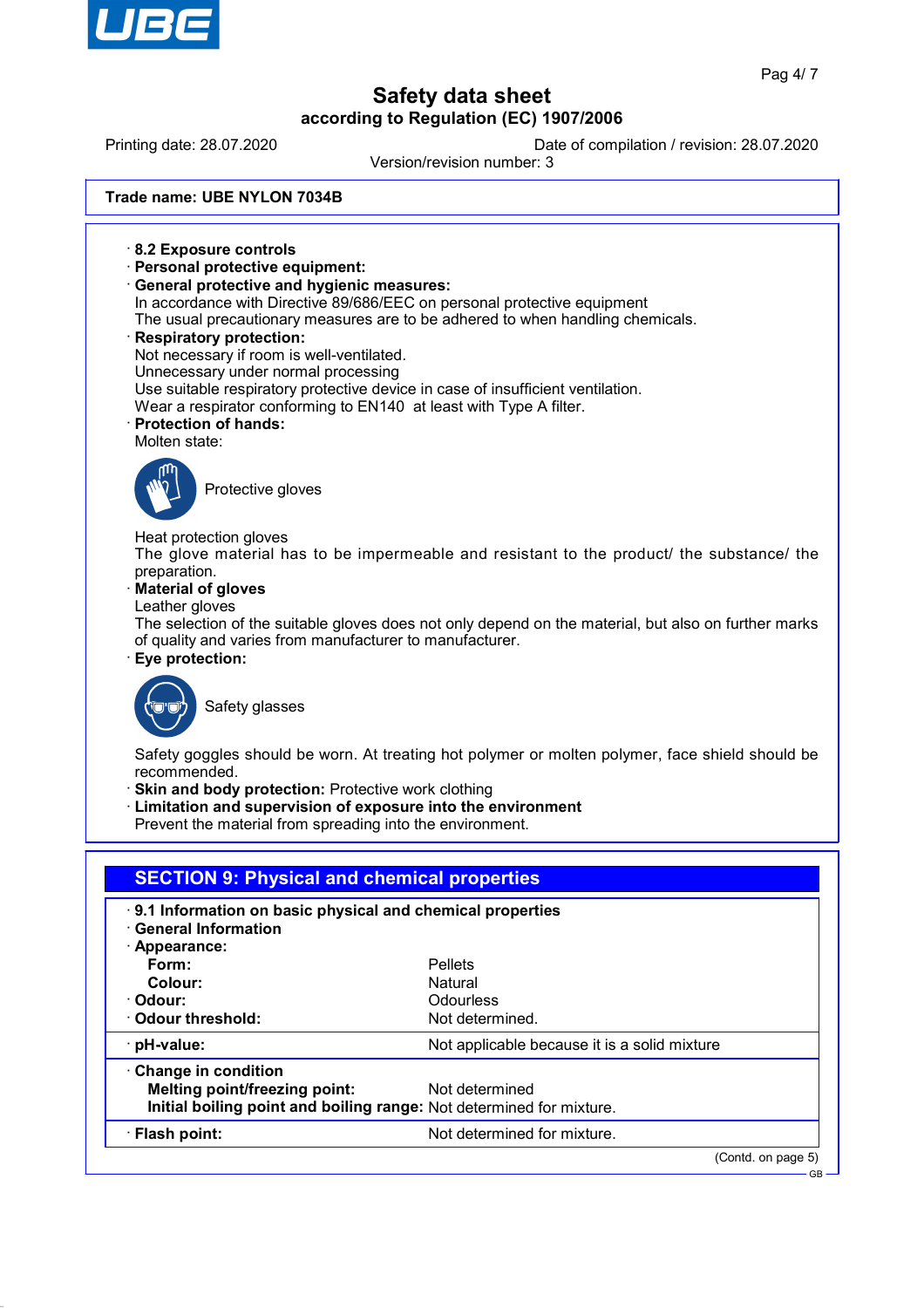

Printing date: 28.07.2020 Date of compilation / revision: 28.07.2020

Version/revision number: 3

**Trade name: UBE NYLON 7034B**

| · Flammability (solid, gas):                                               | Not determined.                                                                                                               |
|----------------------------------------------------------------------------|-------------------------------------------------------------------------------------------------------------------------------|
| · Ignition temperature                                                     | $>400$ °C                                                                                                                     |
| · Decomposition temperature:                                               | Not determined for mixture.                                                                                                   |
| · Auto-ignition temperature:                                               | Not determined for mixture.                                                                                                   |
| <b>Explosive properties:</b>                                               | Product does not present an explosion hazard.                                                                                 |
| <b>Explosion limits:</b><br>Lower:<br>Upper:                               | Not determined for mixture.<br>Not determined for mixture.                                                                    |
| · Vapour pressure:                                                         | Not applicable because it is a solid mixture                                                                                  |
| · Density:<br>· Relative density<br>· Vapour density<br>· Evaporation rate | Not tested<br>Not determined.<br>Not applicable because it is a solid mixture<br>Not applicable because it is a solid mixture |
| · Solubility in / Miscibility with<br>water:                               | Insoluble.                                                                                                                    |
| · Partition coefficient: n-octanol/water:                                  | Not determined for mixture.                                                                                                   |
| · Viscosity:<br>Dynamic:<br>Kinematic:<br>$\cdot$ 9.2 Other information    | Not applicable.<br>Not applicable because it is a solid mixture<br>No further relevant information available.                 |

# **SECTION 10: Stability and reactivity**

- · **10.1 Reactivity** Stable under ordinary conditions of use and storage.
- · **10.2 Chemical stability**
- Stable at environment temperature.
- The product is stable if stored and handled as prescribed/indicated
- · **Thermal decomposition / conditions to be avoided:**
- No decomposition if used according to specifications.
- · **10.3 Possibility of hazardous reactions**
- No hazardous reactions if stored and handled as prescribed/indicated.
- · **10.4 Conditions to avoid**

Avoid heat, flames, sparks and other sources of ignition.

- Avoid high temperature
- · **10.5 Incompatible materials:** Oxidizing agents, acids, bases and reactive agents.
- · **10.6 Hazardous decomposition products:**
- Carbon monoxide and carbon dioxide Hydrogen cyanide (prussic acid)

#### Ammonia

# **SECTION 11: Toxicological information**

· **11.1 Information on toxicological effects**

· **Acute toxicity** Based on available data, the classification criteria are not met.

(Contd. on page 6)

GB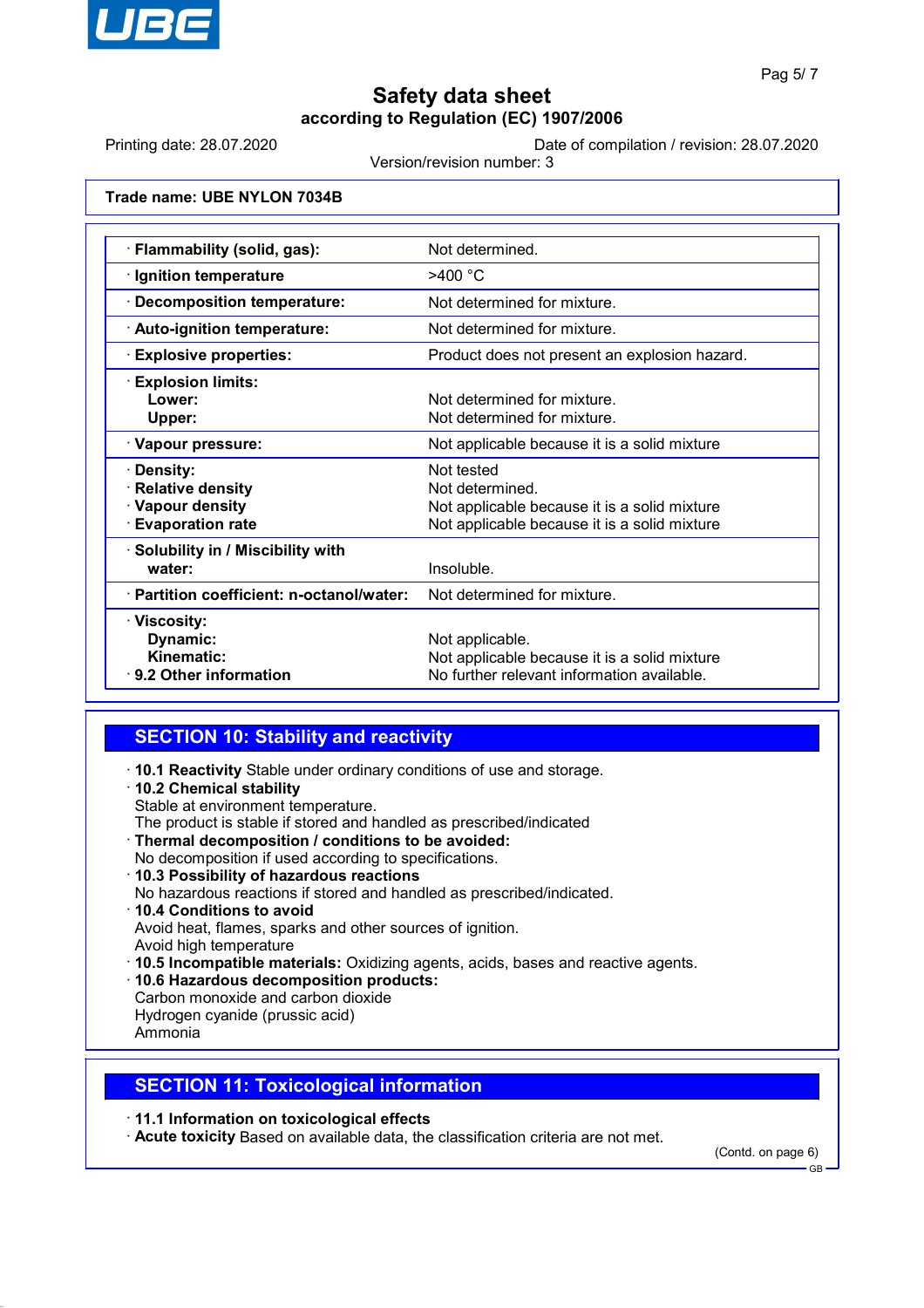

Printing date: 28.07.2020 Date of compilation / revision: 28.07.2020

Version/revision number: 3

**Trade name: UBE NYLON 7034B**

- · **Primary irritant effect:**
- · **Skin corrosion/irritation** Not classified (Lack of data)
- · **Serious eye damage/irritation** Not classified (Lack of data)
- · **Respiratory or skin sensitisation** Not classified (Lack of data)
- · **Other information (about experimental toxicology):**
- Aspiration hazard: No further relevant information available.
- · **CMR effects (carcinogenity, mutagenicity and toxicity for reproduction)** No further relevant information available.
- · **Germ cell mutagenicity** Based on available data, the classification criteria are not met.
- · **Carcinogenicity** Based on available data, the classification criteria are not met.
- · **Reproductive toxicity** Based on available data, the classification criteria are not met.
- · **STOT-single exposure** Based on available data, the classification criteria are not met.
- · **STOT-repeated exposure** Based on available data, the classification criteria are not met.
- · **Aspiration hazard** Based on available data, the classification criteria are not met.

#### **SECTION 12: Ecological information**

- · **12.1 Toxicity**
- · **Aquatic toxicity:** No further relevant information available.
- · **12.2 Persistence and degradability** No further relevant information available.
- · **12.3 Bioaccumulative potential** No further relevant information available.
- · **12.4 Mobility in soil** No further relevant information available.
- · **Additional ecological information:**
- · **General notes:**

Do not allow undiluted product or large quantities of it to reach ground water, water course or sewage system.

- · **12.5 Results of PBT and vPvB assessment**
- · **PBT:** Not applicable.
- · **vPvB:** Not applicable.
- · **12.6 Other adverse effects** No further relevant information available.

# **SECTION 13: Disposal considerations**

- · **13.1 Waste treatment methods**
- · **Recommendation**

Chemical residues generally count as special waste Disposal must be made according to official regulations.

- · **Uncleaned packaging:**
- · **Recommendation:**

Packaging may contain residues of the product and should be treated accordingly.

| <b>SECTION 14: Transport information</b> |                                                                |  |
|------------------------------------------|----------------------------------------------------------------|--|
| $\cdot$ 14.1 UN-Number                   | The substance is not classified under transport<br>regulations |  |
| · ADR, ADN, IMDG, IATA                   | Not applicable                                                 |  |
| 14.2 UN proper shipping name             | The substance is not classified under transport<br>regulations |  |
|                                          | (Contd. on page 7)<br>$GB -$                                   |  |